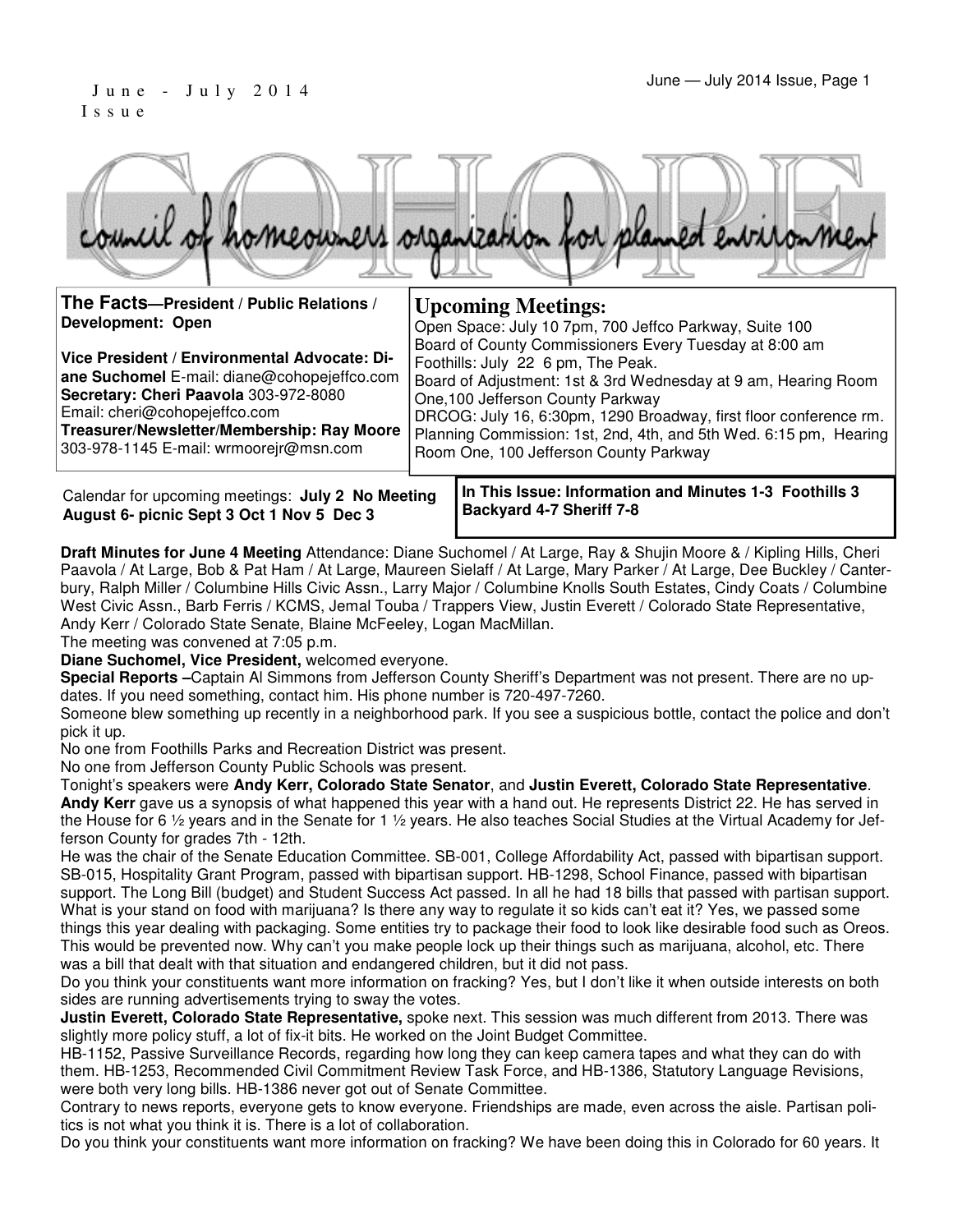is done under the water table. It generates jobs. There is a lot of misinformation out there. There is a rumor that we may be called back into session early to discuss this issue for 3-6 days. Won't local control overrule federal control? True. There are no regulations that prevent an owner with mineral rights from getting to those minerals. Is the water reusable? They generally reuse the water to do more fracking.

**Reports from Officers** Roll Call was taken. We had 12 members present and we have a quorum.

**Ray Moore, Treasurer,** was present. We have \$1,933.67.

It was moved that we participate in Summerfest. It passed.

**Cheri Paavola, Secretary,** was present. The Minutes for May were approved.

**Diane Suchomel, Vice President,** was present.

The Freedom Service Dogs application fro the property on West Coal Mine was dropped. They chose a different location in another county.

The application for 10251 W. Bowles Ave for rezoning for mixed use as approved.

Jeffco 5 has until June 30 to collect signatures to get the 5 commissioner proposal on the ballot.

There are new amendments to various regulations to Section 2 for Land Development.

The second draft of the Accessory Dwelling Units is not yet completed.

**Old Business** No one wanted to take the position of President for COHOPE.

A lot of people are on the Membership List, but they never attend. Some are just interested in receiving the newsletter. We should ask them if they would attend if we did anything differently. How long do you leave them on the list if they do not pay their dues? Ray gives them a couple of months before he removes them.

**New Business** Are we having a meeting on July 2nd? After discussion, it was voted that we cancel this meeting. Our next meeting will be the Aug. 6th Picnic.

We adjourned at 8:08 p.m. - Cheri Paavola, Secretary

#### **Member Survey—Please take a minute to answer these questions and reply to Diane Suchomel, Cheri Paavola, or Ray Moore (diane@cohopejeffco.com , cheri@cohopejeffco.com, or wrmoorejr@msn.com)**

Are the speakers and topics at Cohope meetings interesting to you?

If not, what type of speakers/topics would you like to see?

What would increase participation in meetings?

Are there speakers/topics you would not like to see at Cohope?

Are there any other suggestions you have that might increase participation?

**Jefferson County clarifies the use and possession of fireworks** Jefferson County, CO. – With the Fourth of July rapidly approaching, the Jefferson County Sheriff's Office would like to clarify Colorado law as it applies to the use and possession of fireworks in the unincorporated areas of Jefferson County.

A good rule of thumb: any device that explodes or leaves the ground is most likely illegal in Colorado. Illegal fireworks include but are not limited to firecrackers, cherry bombs, bottle rockets, M-80's and Roman candles. It is illegal to sell, use or possess non-permissible fireworks in unincorporated Jefferson County. Additionally, all fireworks are prohibited in Jefferson County Open Space Parks, Denver Mountain Parks and Forest Service lands.

Colorado law defines permissible fireworks as any device that does not explode or leave the ground. Examples of permissible fireworks are cylindrical or cone fountains, sparklers, toy smoke devices, snakes and glow worms. Keep in mind; while permissible fireworks may seem harmless, they continue to account for many fireworks-related injuries each year.

To report illegal fireworks, residents may call the Jefferson County fireworks hotline at 303-271-8200. Jefferson County deputies will strictly enforce illegal fireworks violations in the unincorporated areas of the county this coming holiday. Any person who violates the laws pertaining to the sale, possession and use of fireworks commits a class three misdemeanor and may face a fine of up to \$750. For more information on fireworks safety, please visit our fireworks website. The Jefferson County Sheriff's Office wishes everyone a happy and safe Independence Day. Jacki Kelley Public Information Director 303-271-5697 jkelley@jeffco.us

**Kickoff meetings for Conifer and Evergreen Land Use Plans** Citizens are Invited to Attend Plan Update Meetings in June. Residents of Jefferson County's Conifer and Evergreen communities will have the opportunity to shape the future of their neighborhoods as the county's Planning & Zoning Division starts to update the Conifer/285 Corridor Area Community Plan and the Evergreen Area Community Plan.

Join Planning & Zoning staff at two meetings in June to hear about the update process and to let staff know what is unique about the area. Staff will present what the community plan is, why it is being updated and how to get involved. After the presentation, attendees will be asked for their opinion about what makes each area unique. One meeting will be held in the Conifer area and the other will be in the Evergreen area. Each meeting will focus on the geographic region it is within.

The Conifer meeting is scheduled for: Wednesday, June 18 6:30 p.m. to 8:30 p.m., Our Lady of the Pines Catholic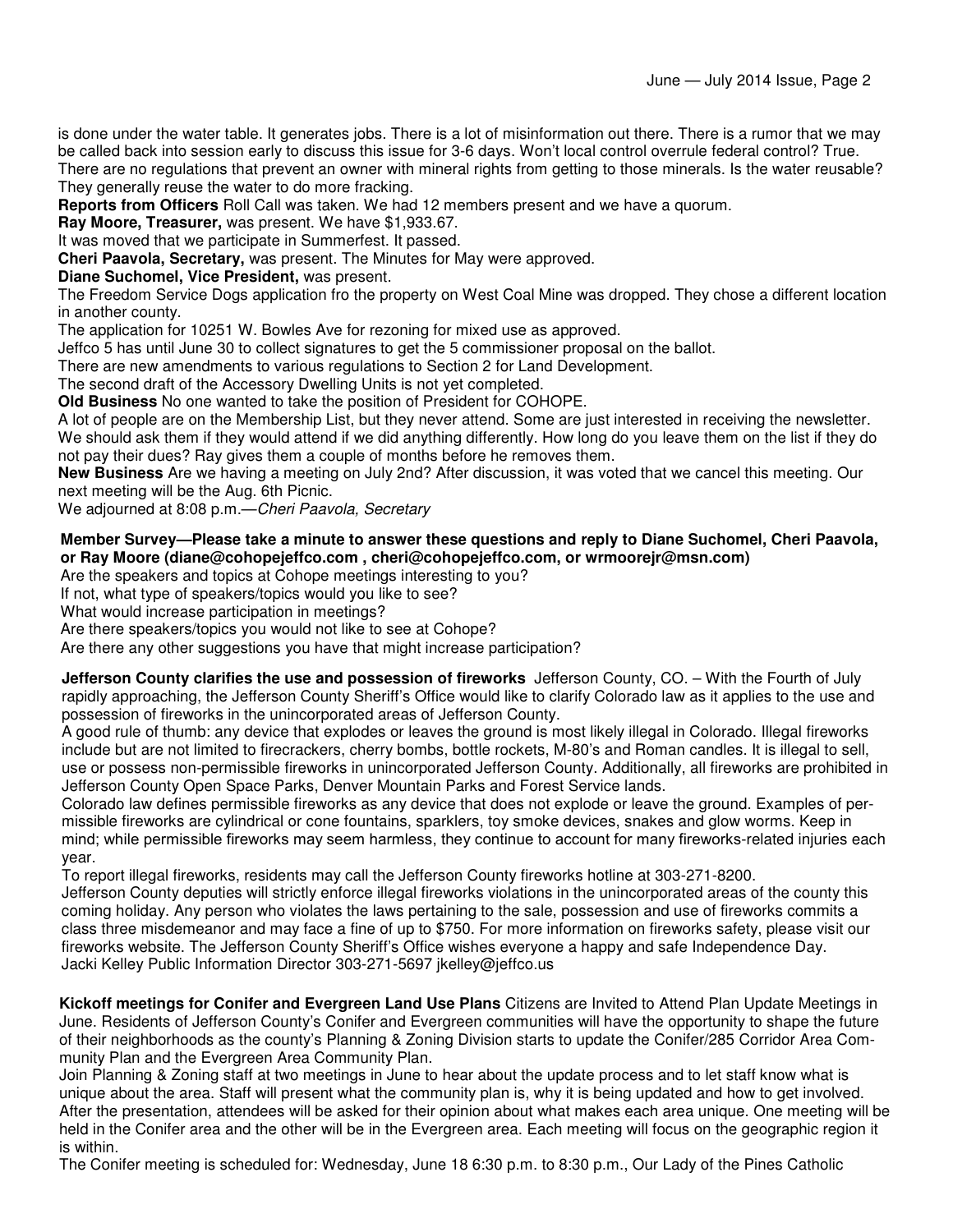Church, 9444 Eagle Cliff Road, Conifer.

The Evergreen meeting is scheduled for: Tuesday, June 24, 6 to 8 p.m., Evergreen Fire Rescue Administration Building, 1802 Bergen Parkway, Evergreen

If you have questions about the Conifer meeting, please contact Heather Gutherless at 303-271-8716. If you have questions about the Evergreen meeting, please contact Russ Clark, 303-271-8754 or rclark@jeffco.us.

**Family Fire Muster** Join **West Metro Firefighters** in a celebration of the greatest job on earth! Meet West Metro's Firefighters and see where they work doing the job they love. Kids of all ages will enjoy fun activities like the Junior Firefighter Challenge, Teddy Bear Clinic, Bike Rodeo and inflatable slides.

Adults and kids get to tour Fire Station #10 and West Metro's Training Center to see how firefighters prepare for emergencies and what it's like to live the dream of being a firefighter! Families will learn what to do to prepare for their own emergencies - have a Family Escape Plan, how to Call 9-1-1 and how to create their own safety profile online at Smart911.com. Firefighters will demonstrate their response to a residential fire and show how important it is to practice your own family fire drill at your home. You'll also get to see members of our technical rescue team in action. Radio Disney will be there with music, dancing and loads of fun! Saturday, September 27, 2014 10 a.m. – 2 p.m. West Metro Fire Rescue's Training Center 3535 South Kipling Street Lakewood, CO 80235

| COHOPE Treasury Activity: May 2014 Beginning Balance May 7, 2014<br><b>Deposits</b>                                                                                            | S | 2005.64<br>40.00 |
|--------------------------------------------------------------------------------------------------------------------------------------------------------------------------------|---|------------------|
| Columbine Hills \$40<br>Withdrawals                                                                                                                                            |   | 111.97           |
| May newsletter resend \$3.43 June newsletter \$7.35<br>Cohope website (May15 to Aug 15) \$26.19 Summerset Festival \$75<br>Ending Balance June 4, 2014<br>W R Moore, Treasurer |   | 1933.67          |

**Foothills Park & Recreation District** Kate Dragoo Communications & Marketing Specialist (303) 409-2525; kate@fhprd.org

**Red, White & You – July 3** Mark your calendars for Foothills Park & Recreation District's annual patriotic celebration on Thursday, July 3, 2014 at Clement Park (West Bowles Avenue at South Pierce Street). Red, White & You is a free admission event and starts at 5 p.m. with food vendors, community booths, games and fun for the family. Musical entertainment will begin at 6:30 p.m. Headliner Black Water (a rockin' tribute to the music of the Doobie Brothers) will take the stage at 7:30 p.m. followed by a fireworks display at 9:30 p.m. For information visit www.ifoothills.org/rwy.

**Independence Day Special, July 4** \$3 swim admission at all Foothills Park & Recreation District's pools during open swim hours on Friday, July 4, 2014. \$3 admission available during open swim hours only at Ridge Recreation Center Pools, 6th Avenue Pool, Columbine West Pool, Deer Creek Pool and Weaver Hollow Pool (Lilley Gulch Pool closed on 7/4/14). For information visit www.ifoothills.org/events.

**Foothills summer registration, begins July 7** Foothills Park & Recreation District's fall classes will be available for online registration beginning Monday, July 7 at www.ifoothills.org.

**\$3 Pool Parties at Foothills Pools** Cool off at Foothills Park & Recreation District's July pool parties. Admission only \$3 for each pool party during pool party hours. Organized games, activities, food and prizes will be happening at the following locations and times:

Saturday, July 12, 11 a.m. – 1 p.m. at Deer Creek Pool (8637 S. Garrison St.)

Saturday, July 19, 11 a.m. – 1 p.m. at Weaver Hollow Pool (12750 W. Stanford Ave.)

Saturday, July 26, 12-4 p.m. at Ridge Recreation Center (6613 S. Ward St.)

For information visit www.ifoothills.org/events.

**Foothills Community Entertainment, July concerts** Foothills Park & Recreation District celebrates 24 years of FREE concerts at Clement Park (corner of Bowles & Pierce). The 2014 Foothills Community Entertainment will showcase a wide variety of free, family-friendly concerts. NEW for 2014, a variety food trucks will be on site with dinner and dessert options for purchase. For information visit www.ifoothills.org/concerts.

**July Concerts:** Thursday, July 3, 5-10 p.m. – Red, White & You, patriotic celebration event

Thursday, July 17, 7-8:30 p.m. – Mom's Kitchen (A Tribute to Widespread Panic)

Friday, July 18, 7-8:30 p.m. – Shakespeare in the Park, A Midsummer Night's Dream

Thursday, July 24, 7-8:30 p.m. – Littleton Conservatory of Rock

Friday, July 25, 7-8:30 p.m. – Shakespeare in the Park, A Midsummer Night's Dream

Saturday, July 26, 6-9 p.m. – Denver Municipal Band Wind Festival "Cannon Concert"

Thursday, July 31, 7-8:30 p.m. – Soul Sacrifice (A Santana Tribute)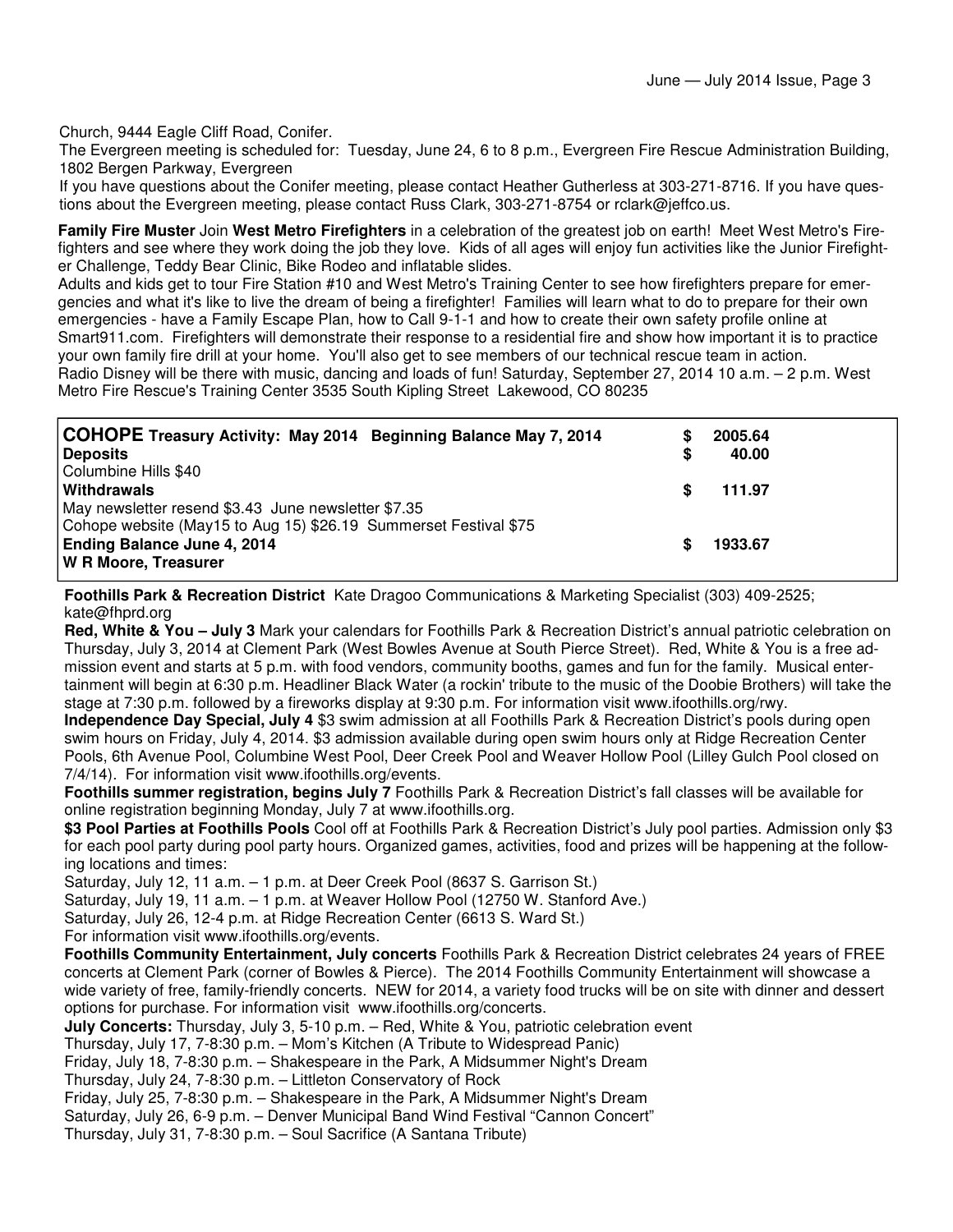# THE BACKYARD

## Columbine Hills News

From **2014 May Board Meeting** There were five board members and two homeowners in attendance. New Business: The list of locations to recycle items is available at Robert's Deli and will also be available during Dumpster Day.

Michaelle Otto reported some issues that have cropped up with the park.

A resident has donated several signs to the Columbine Hills Civic Association. These signs are generic can be used for various activities since writing on them can be directed to the current activity.

An estimate of \$420 was obtained for the sandblasting on the second entrance sign to be installed.

Any donations toward the sign would be appreciated. Just fill out the Donation form in the newsletter and check the box that says "Donation for improvement and beautification project."

The current issue of the county restructuring their current requirements of their Accessory Dwelling Unit (ADU) policy was discussed. The May COHOPE meeting will have a representative from the Jeffco County Planning and Zoning department to explain the proposed new requirements.

Meeting adjourned at 10:15 a.m.

#### Columbine Knolls South II REVIEW

From **President's Corner** Summer is just around the corner and our community kicked it off with our CKSII HOA sponsored Annual Community Garage Sale and large item pickup. Thanks, Steve Kalney, for posting the Craigslist Ad and Jennifer Blake for the assisting me in hanging the banners. I hope all of you made lots of money and got rid of some of the things that you did not need! Also, summer means the kids are out of school and more kids will be riding bikes and playing outside. Please be especially careful as you drive through the neighborhood.

In May, Jennifer Blake and I had the privilege of meeting some of our new neighbors, Cole & Shawna Mahana, Ken & Peggy Ross and Glen and Susan Cary. We were able to present them with welcome baskets full of beverages, homemade breads, spices, local event calendars, local vendor coupons, HOA membership information and relative Covenant information, etc. It was great to meet you all and hope you find living in CKSII an enjoyable experience. A special thank you goes out to Susan Brouillet (food items) and Dana Mohr (Foothills Recreation info.) who helped get the baskets together! I know that Jennifer and I are looking forward to continuing this effort in the months to come.

We had an excellent meeting in May which was attended by both board members and members of the CKSII community. I wanted to extend a big thank you to Greg and Barb Steward for all their assistance regarding interpretation of the various HOA Covenants, providing Web Site updates and Newsletter editing. A lot of time and effort goes into these efforts and should not be taken for granted. It is great to have community members take the time to come to our meetings to let us know what is on their minds. Thanks to all those who attended. Please check the May minutes to see what was discussed. — Jon Brouillet, President CKSII HOA

From **Columbine Knolls South II Homeowners Association Board Meeting Minutes – May 13, 2014** President Jon Brouillet called to order the 5/13/2014 meeting at 7:00 pm. Board members Jon Brouillet, Jennifer Blake, John Schutt, Steve Kalney, Bob Pellegrini, and Robert Sudar were in attendance along with Roger Borcherding of DARCO Property Management.

Jon Brouillet reported the HOA currently has 296 members.

ACC Committee: Bob Pellegrini reported 7 requests all approved with 16 in pending status. New applications were for 7 Roofs, 1 screen, 5 paint jobs, 1 window, 1 deck repair, and 1 front door.

Management Report: 3 inspections were completed. 15 notices or personal contacts were generated in April. Violations noted were: 6 for screening, 2 trash cans, 1 fence needing repair, 1 dead tree, 1 for landscape rock left in street for extended duration, 1 for yard sign, 1 for commercial vehicle, 1 for operating a business repairing vehicles, and 1 for unapproved structure.

Landscape Committee: Bob Pellegrini reported: The irrigation system should be up and running now. There might be some planting that needs to happen depending on what rebounds from winter in the future.

Welcome Committee: Jennifer Blake reported: She and Jon visited 3 properties. They met one together and then split up to meet the other 2 new neighbors on additional visits. The visits were very well received. New homeowners were interested in joining or are already members of the HOA. This process will be recurring before future board meetings. New Business: Community garage sale is on the 6th and 7th of June. The Board will put up signage and post to craigslist.

Large item pick up is Wednesday June 11th.

The meeting was adjourned at 7:27 pm.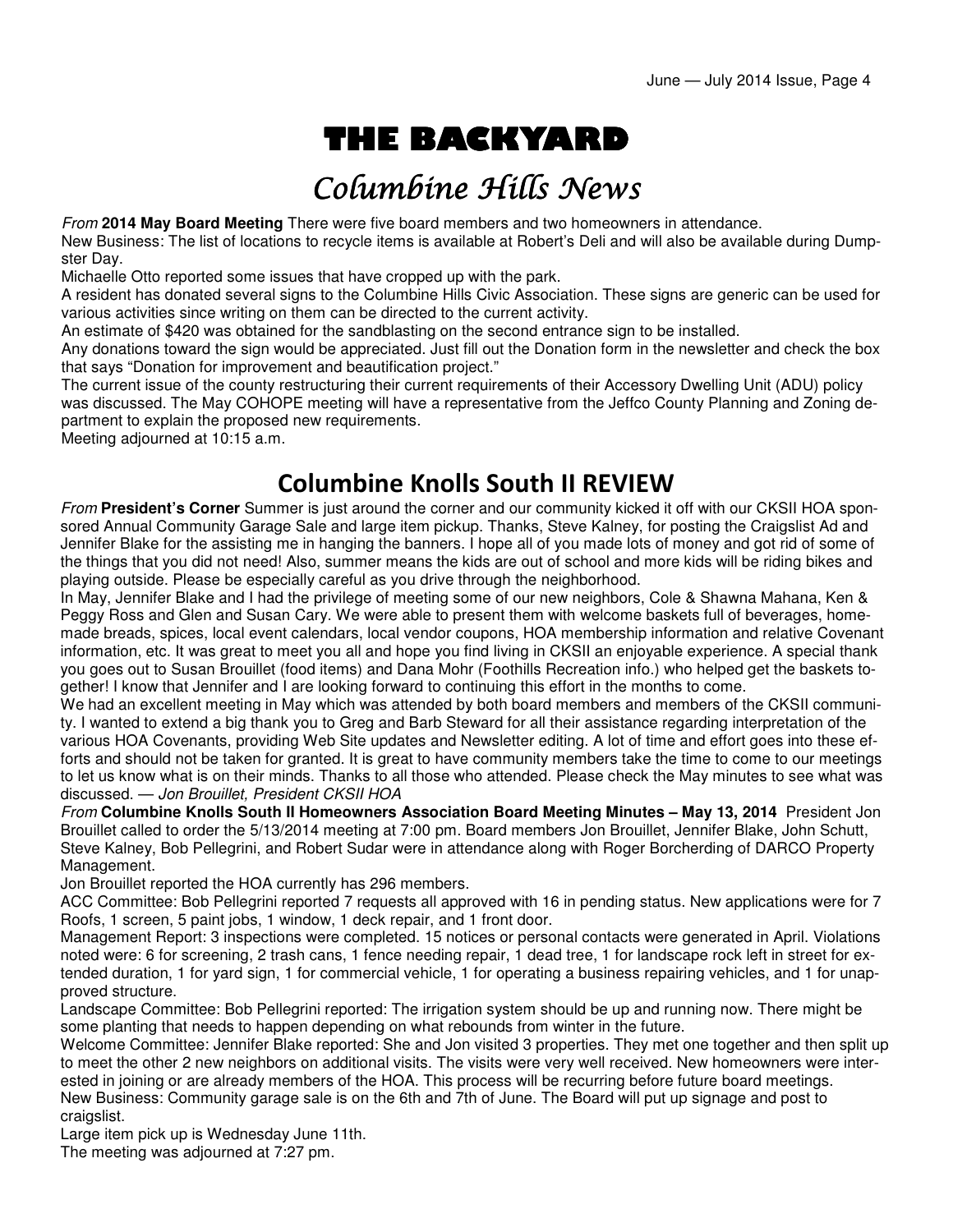#### Columbine West Civic Association Newsletter

**A Moment With The Board** At the May 13th CWCA meeting the Board conducted business as usual. Annual election results… President: John Basila, Vice President: VACANT, Treasurer: Cindy Coats, Secretary: Gary McCombs, Board Positions: Betty Herrick, Ken Sweet, Kathi Waite. Recycle/ Dumpster Day will be June 14th, check out article this month for more details. Remember if you have any suggestion of ideas, call the voicemail, drop an email, just contact us. Look forward to hearing from the community. Residents are encouraged to attend any monthly meeting the next one is June 10th, 6:30 p.m. at the Pool Pavillion, second Tuesday of the Month.

## The Leawood Rapporter

From **Leawood Civic Association Minutes May 6, 2014** The meeting was called to order at 7:10 pm. In attendance were Rhonda Eveleth, Mike Shaw, Paul O'Connor, Nancy Bock, Heather Hanley, Richard White, Ike Nelsen, and Chuck Sova.

Chuck Sova expressed concern regarding parked vehicles and code requirements. The board discussed his options. Nancy will begin receiving voicemails from 720.295.LCA1, effective immediately. The general email for LCA information is feedback@leawoodneighbors.com. If you need to reach a specific board member, the email address will be that persons' first and last name@leawoodneighbors.com.

The board briefly discussed the current Leawood Logo and decided that it should not be changed. Heather offered some neighborhood t-shirt ideas. The board will consider more Café Press (on-line store) ideas at the June meeting. LCA Memberships were discussed. Paul reported that there are currently 119 members; roughly 14% of the neighborhood. Richard reviewed the treasurer's report. Most bills are current, although he will need to reimburse Debby for the Easter Egg Hunt. The scholarship money will be rolled into next year- there were no applicants this year.

Debby will take over the mailbox duties; bills will be given to Richard and other mail will be sorted and/or filed. The board briefly discussed upcoming events. Mike will finalize plans regarding dumpsters for the Leawood Clean-up. Nancy will reserve the school parking lot. Mike will purchase signs for Front Yard Parties. Meeting adjourned at 8:10 pm.

From **Leawood Metropolitan Recreation and Park District Minutes May 14, 2014** The meeting was called to order at 6:32 p.m. at Leawood Elementary School by President Kyle Sargent. Members present were: Donna Snyder, Linda Smith, Mibby Luedecke, Charlie Campbell, and Dave Padilla, Parks Manager.

Public Comment – No one attended the meeting with public comments. A resident called Donna to express concern about the trees in Raccoon Park being removed. Donna invited her to the meeting.

Treasurer's Report – Donna submitted the Treasurer's report. Tax revenue and ownership tax revenue income were reported. Invoices for the month include: doggie bags vendor, L & M for contract grass cutting, invoice for pine trees that were bought and planted in Leawood Park, Waste Management, United Site Services, Denver Water, Excel, Horizon, Columbine Tree Service, Recreation System for reinstalling net at tennis courts, Dave's invoice, and reimbursement to petty cash. Charlie moved the report be accepted and bills paid. Linda seconded and the motion passed. Parks Manager Report – Dave had a call from a resident who was not happy with the results of the solvent our contractor provided to remove oil/grease stains from his deck. Our contractor accidently splattered a small amount of oil/grease from the chain saw while removing a branch from the park that was over his yard. Dave is to get the bid from the resident for the repairs the resident is seeking and work with contractor and resident.

Wire from around cottonwoods was removed in Raccoon Park per the CSU Forester's report of April 3, 2014. Dave met with Urban Drainage in regard to the tree removal in the center of the creek that was restricting water flow. It has been removed. Charlie and Dave met to mark trees for removal in the diversion ditch area. The first phase of the safety tree trimming is almost complete and trash as been hauled away. Tree removal decision was held later in the meeting. Removal was delayed until this meeting for neighbor input. No one attended.

Recreation System replaced the net on one of the tennis courts. Dave received an email about graffiti at Weaver Park on the volleyball bridge. The southwest wing wall needs to be painted to get most of graffiti covered. Doggie bags were checked and restocked. The water in all parks has been turned on and systems checked. Extensive work was done on irrigation systems including replacement of clock batteries and heads. Dave received a call that a truck was parked in the pavilion area at Weaver Park. Note: No vehicles are allowed on park property for bringing in party supplies to the pavilions. Only maintenance trucks are allowed.

L&M has been mowing and trimming in all parks. Upcoming projects per Dave - trenching for new trees in Raccoon Park, aeration of all parks and broadleaf spraying of native grass.

Old Business – Projects – Raccoon Park – There was a lengthy discussion on which of the 10 trees should be removed at the ditch diversion end of the park. Per the multi-year plan, some will come down now and the rest next year. The plan is to remove the first of the identified trees, trench for irrigation for new trees, and plant new trees as soon as pos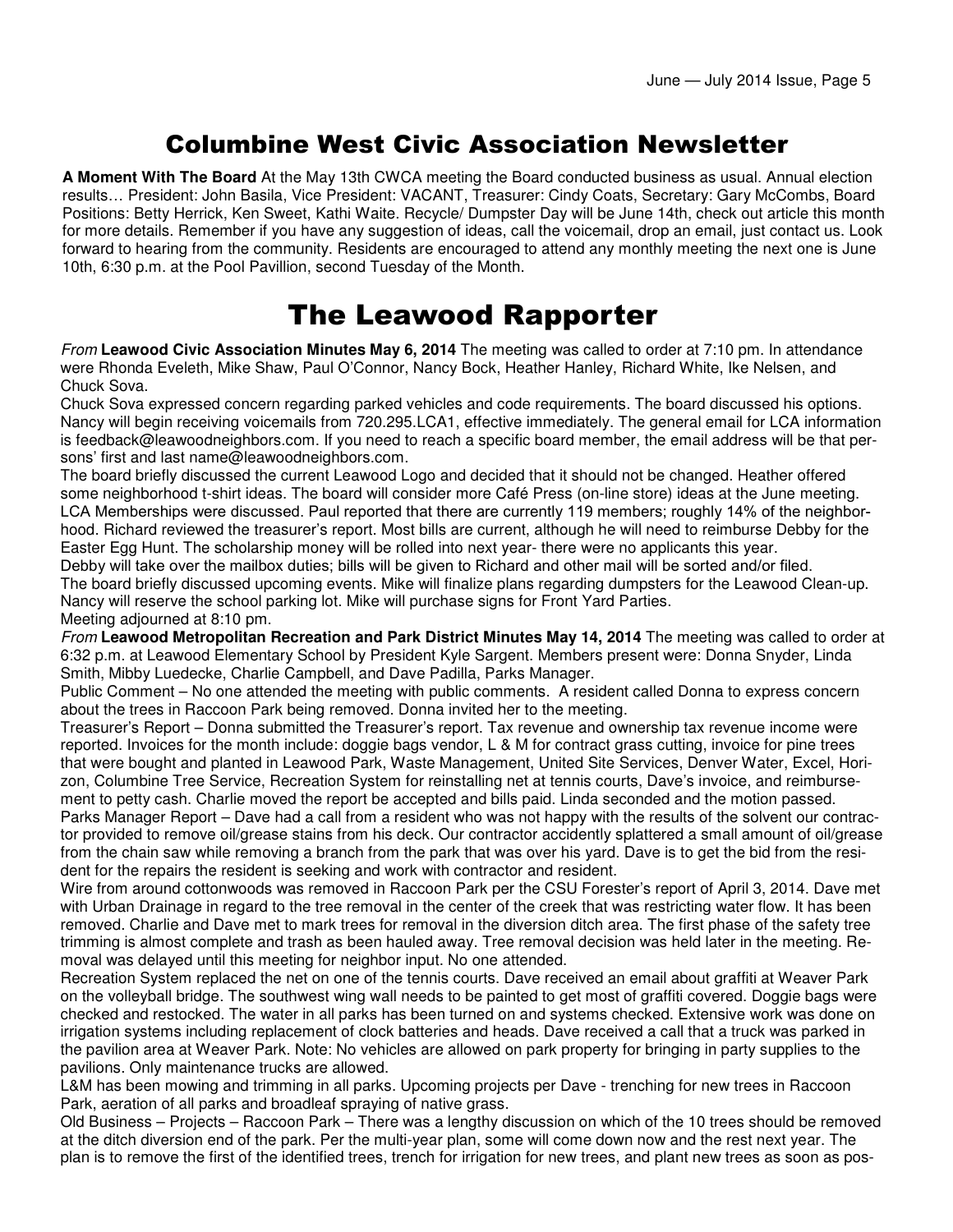sible. Charlie moved that trees 1, 3, 7, 11 and 12 be removed. Mibby seconded the motion and it was passed unanimously. These are 5 of the 10 trees recommended for removal by the CSU Forester. At our next meeting, we will discuss the types of trees that will be planted based on the board's experience, from the Forester's list of recommended replacement species, and resident input. Everyone was to research the tree suggestions and be prepared to make a decision. Recommendations include Hackberry, Bur Oak, Thornless Honey Locust, Winter Hawthorn, and Northern Catalpa.

Projects: Signs, other items – No updates.

New Business – Park Lease: Fitness class renewal – We received a request from Powered By You to continue to have Boot camp classes in Leawood Park on Saturdays. We agreed on the same fee as last year.

Publication – Discussion on preparing and distributing a publication for all District residents took place. Linda presented costs from Colorado Lasertype. This item was tabled until we bring to a future meeting exactly what the publication will encompass. Thoughts were for park history, park locations, rules, and projects completed. Kyle will look at how to fully utilize and manage the website that may cover these issues.

Future Meetings - Walk through all parks – Wednesday, June 11 from 5:30 to 7:00 starting at Leawood Park. Regular Board meeting will be after the walk though, maybe ending at Weaver Park pavilion. We will be updating our project list for new items and reviewing items that remained from our previous list. Priorities will be established.

Meeting Dates: Day/Time: 2nd Wednesday of each month (unless noted), 6:30 p.m.

Location: January to May – Leawood Elementary School June, July and August – Park pavilions or Board member's homes due to school being closed . September to December – Leawood Elementary School

The meeting was adjourned at 8:20 p.m. — Linda T. Smith, Vice President and Secretary

### WoodBourne WoodBourne

From **Notes From the Board** The May Board meeting was held on May 21, 2014. Several HOA sponsored events are coming up. The Annual Garage Sale is June 6 & 7; the Large Item Trash Pickup is June 14; and the Movie Night and First Annual BBQ Pitmaster's Cook-off is set for August 2. You won't want to miss any of these events. Look for articles about the June events in this newsletter.

The Garden Committee has been very active this Spring. Unfortunately, the Eagle Scouts were unable to take our project so the Garden Committee has stepped up and constructed the matching planted flower boxes at our front entrance. The project is not quite complete yet. In the next month or so, they will be adding ornamental grasses and connecting all the areas together with cobble stones, mulch, and sod. Anyone interested in joining the fun and dynamitic Garden Committee, can contact Kim Herman.

BBQ Pitmasters are still needed for August 2nd cook-off. Please contact Jay Hansen for information or if you have questions. This is your chance to impress your neighbors and get bragging rights.

The speeding issue that was noted last month has continued and now there are burn-out skid marks at some of the intersections. Please be respectful of our neighborhood and slow down.

On a personal note, I recently used two of the contractors that advertise in our newsletter. One replaced my windows (due to hail damage) and another built a covered patio. Although you may still want to do your own research, I loved the work that they did for me. Don't forget about all the teens that are also available for babysitting, pet sitting, and yard work that are listed each month in our newsletter. - Jay Hansen, President

## Williamsburg II News

From **President's Message** Welcome June and the beginning of summer. Good luck to all participating in the Community Garage Sale June 6th and 7th. Hope you receive a windfall of profits. Thanks to Beth Schneider of Keller Williams Realty for sponsoring this event once again.

IMPORTANT MESSAGE TO ALL HOWEOWNERS: Helen Keller once said "A bend in the road is not the end of the road…Unless you fail to make the turn." As the Board completed its appointment of officers recently, that process sparked a repeated conversation among Board members the last couple of years. The focus of that conversation being, what is the future of the Williamsburg II HOA Board? Specifically, what lies ahead if no new community members step up and volunteer to take on roles that have been held by current members for years? In its history, three of the six current Board members have volunteered their time in various capacities anywhere from ten to twenty plus years. Two others have seven to ten years of service on the board. While that longevity is to be admired and appreciated, it also leads to stagnation and burnout. A successful Board needs to be infused with new ideas and/or at least energy and that just isn't happening, despite repeated requests to the community to become more involved. We hear many positive comments from homeowners attending Board sponsored events like Easter Egg Hunt, Bike Parade and Holiday Hayride, indicating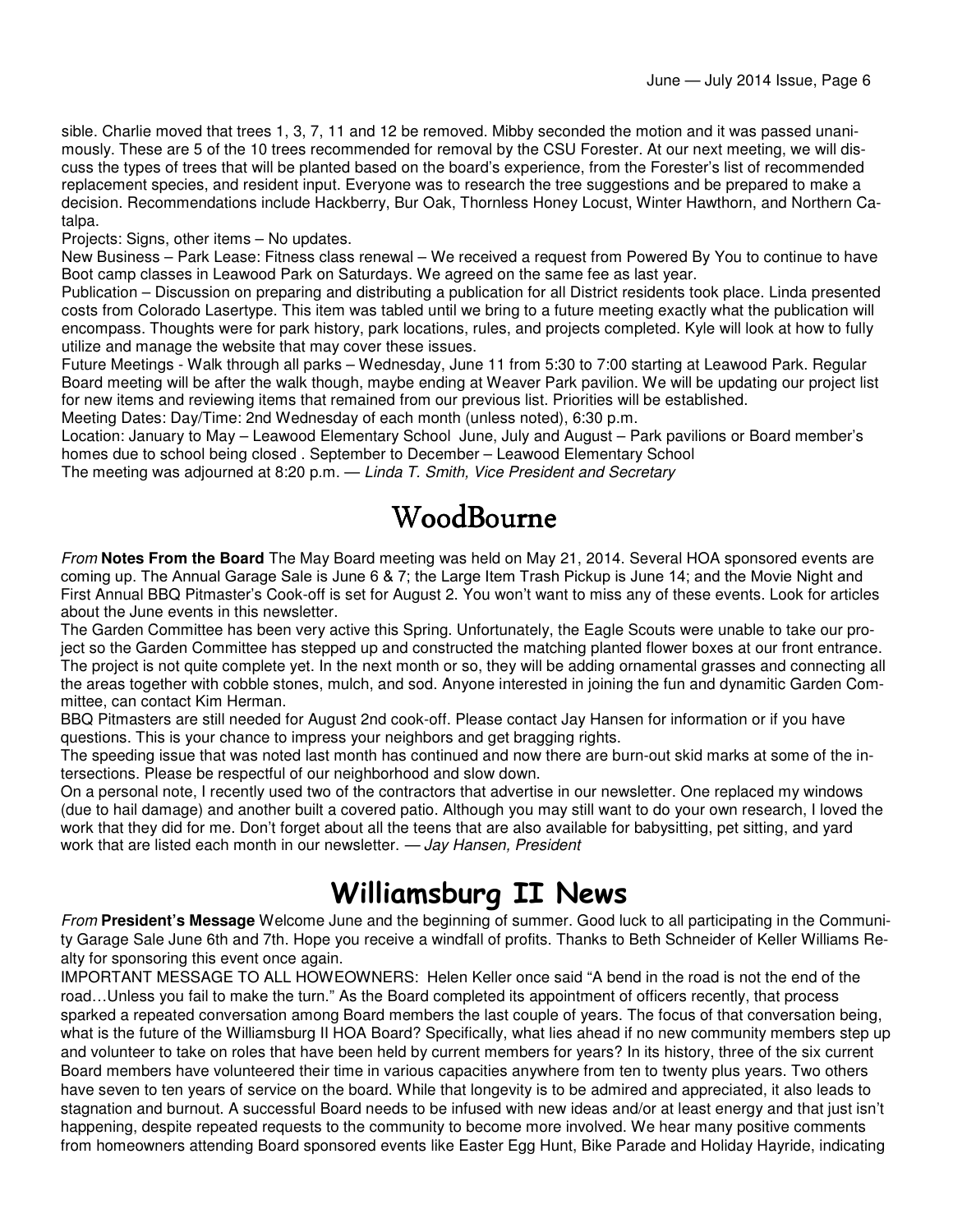that our efforts are appreciated and yes, they'd love to help or become more involved. Board members love to hear those remarks, but that's as far as it goes and interest stops there. For all those homeowners who support our efforts, there are a large majority who are indifferent and/or see no need for a HOA Board. This is evident in the fact that for years, the Board receives member's dues from less than half of the 317 homes in the subdivision.

The lack of participation by the community has concerned Board members for some time and the future of an active Board is now in question. Our next Board meeting, Tuesday June 10th, will focus on a discussion of dissolving (versus all or a majority of members abruptly resigning)) the current Board and letting it lie dormant until other homeowners are prepared to take over leadership and resume activity. If approved, steps will be taken to utilize the services of a local law firm specializing in HOA's to ensure the process is done properly, including preservation of existing financials. Due to uncertainty, all remaining activities for 2014 (Yard of the Month, Bike Parade, Movie Night and Holiday Hayride and lighting contest) will be cancelled. Newsletter information will be minimal and will cease in the next month or two. Despite the perception that the Board was inept or ineffective at enforcing covenants, it did attempt to resolve many issues with its limited authority. Future complaints or concerns will need to be directed to Jeffco Zoning & Planning, Jeffco Sheriff or settled amongst homeowners themselves.

As noted above, this doesn't have to be the end of the road, but could be if new "blood" doesn't step forward to guide Williamsburg II around the bend. There will be concern that this is a recipe for disaster and our community will fall into disarray. Many folks have moved into or remained in this community because there was an active HOA, though voluntary in nature, trying as best they could to promote the neighborhood in a most positive light. But the same people cannot continue to do this year in and year out. Your input is always welcome and the Board has always maintained an open invitation for anyone who wishes to attend monthly meetings. Please feel free to attend the next (and possibly last) Board meeting Tuesday, June 10th.

#### **Victim Rights: To be informed, present and heard.** —By Sheriff Ted Mink

**Ensuring Your Rights** The Victim Services Unit was established to assist victims of crime with information, support and education regarding the criminal justice system. For many, the frightening experience of being victimized is followed by involvement with the legal system which can be confusing and stressful. The professionals assigned to the Victim Services Unit make every effort to assist crime victims in recovering from the physical, emotional and financial impacts of a crime. The Victim Services Unit is a 24-hour-a-day, seven-day-a-week response team. The Victim Services Unit reviews reports taken by Jeffco deputies. Advocates then provide follow-up contact with victims of assaults, domestic violence, sex crimes, burglaries, robberies, runaways and other crimes. The advocates mail out letters, make phone calls and meet directly with victims of crimes.

**Available Services** The Jefferson County Sheriff's Office Victim Services Unit can assist victims, witnesses, their families and friends, following a crime or incident by providing:

Crisis intervention with victims and families; Protection and education of victim's rights; Referrals to supportive agencies, both public and private; Transition to the court system; Assistance with the application process for victim compensation benefits; Liaison with the Victim Compensation Board; Information concerning the status of an investigation; Accompaniment with victims to court appearances; Community awareness programs about victim services to groups, schools and businesses; Restitution and victim impact statement assistance; Employer intervention; Interpretation and special needs services.

**Crimes Covered** The Jefferson County Sheriff's Office Victim Services Unit can assist victims, witnesses, their families and friends, following these types of crimes covered by the Colorado Victim Rights Act:

Assault; Careless driving causing death; Child abuse; Crimes against at-risk adults or juveniles; Domestic violence; Ethnic intimidation; Failure to stop at the scene of an accident causing death; First degree burglary; Human trafficking; Incest; Indecent exposure; Intimidation of a witness, victim, judge or juror; Invasion of privacy for sexual gratification; Kidnapping; Manslaughter; Menacing; Murder; Protection order violation (child sex assault, sex assault, and domestic violence orders only); Retaliation of a witness, victim, judge or juror; Robbery; Sexual assault (adult or child); Sexual exploitation of a child; Stalking; Tampering, retaliation or intimidation of a witness or victim; Trafficking in adults and children; Vehicular assault; Vehicular homicide; An attempt at any of these listed crimes.

**Your Rights as a Victim** Victims have the right to be informed, present and heard during the criminal justice process. In 1992, Colorado voters passed a constitutional amendment guaranteeing certain rights to victims of certain compensable crimes. This includes the right to be heard, informed, and present at all critical stages of the criminal justice process. The enabling legislation, called the Colorado Victim Rights Act, became effective in 1993.

Numerous criminal justice agencies are responsible for ensuring victims' rights, including the First Judicial District Attorney's Office and the Jefferson County Sheriff's Office. Victim Service Advocates contact victims directly about their cases and provide information, support and referrals.

According to the Victim Rights Act, victims have the right to be: Treated with fairness, respect and dignity; Informed of and present for all "critical stages" of the criminal justice process; Free from intimidation, harassment, or abuse; and to